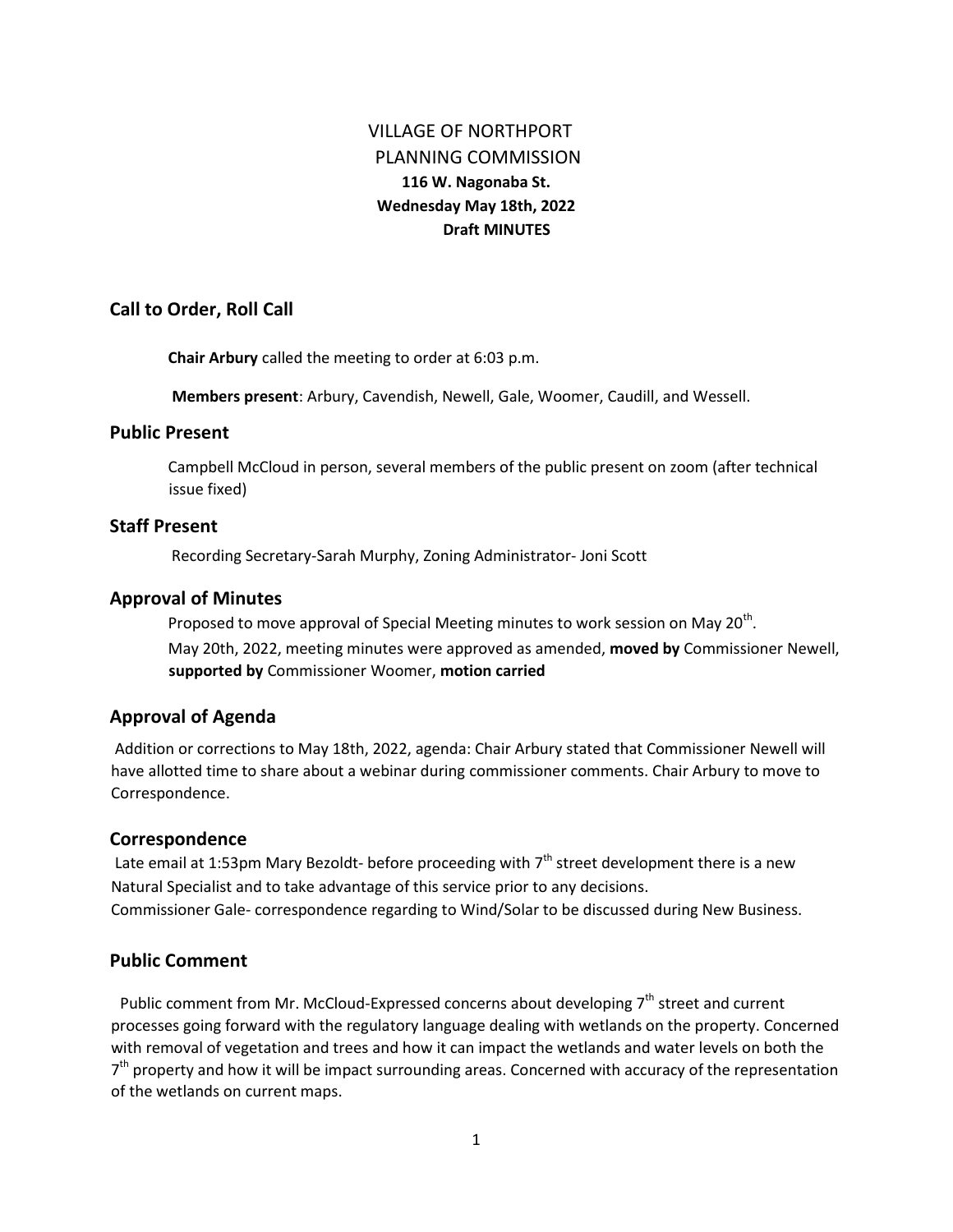# **Old Business**:

### Chair Arbury-Move to old business

Asking ZA Scott to identify the projects within the Planning Commission and listing those delegated as a point person for specific projects. Several might change including short term rentals, Tree Committee information, and other current topics.

### Chair Arbury-keeping tentative dates/timelines and documents

Commissioner Gale-suggests if Tree Committee continues to meet regularly to add a report to the agenda. Discussion will take place on May 23<sup>rd</sup> to determine meeting dates and plans going forward. There are two meetings required per year, one to plan Arbor Day and second involving Tree City requirements. Those on the committee include Chair Arbury, Commissioner Newell, ZA Scott, and Dave Tompkins. Looking for community representatives as well. There are multiple ideas on the table.

**7th Street Review** (All documents in the 7th Street Dropbox on the PC page of the web site):

Per Chair Arbury: review any highlighted areas and then determine how to proceed Commissioner Gale: Expressed that there has not been a summary regarding the walk through with the Forester and discussion on the value of the trees on the property that were removed. Approximate value was \$6k.

A market analysis was done, not an appraisal. Concerns were expressed that this might be premature, along with concern about soil and erosion.

- A) Land Only-7 acres
- B) Developing land including sewer and water hooks
- C) Splitting with only partial development (lots facing 7 street)
- D) 7 acres dived into 4 lots

Discussion moved to whether there is pressure to develop at  $7<sup>th</sup>$  street. Suggestions of reviewing past documents and work that has currently been completed and looking at tax revenues as part of the pressure to develop.

Other scenarios suggested about work force house or affordable houses by splitting up the development.

ZA Scott: all documents are still being reviewed by Mullin and will continue to be as questions and concerns come up.

Technical difficulties: Meeting paused to resolve issues. Once those who wanted to join were able to, the meeting was resumed, and Chair Arbury recapped what had previously been covered. Public Comment was reopened for those who joined. No comments made.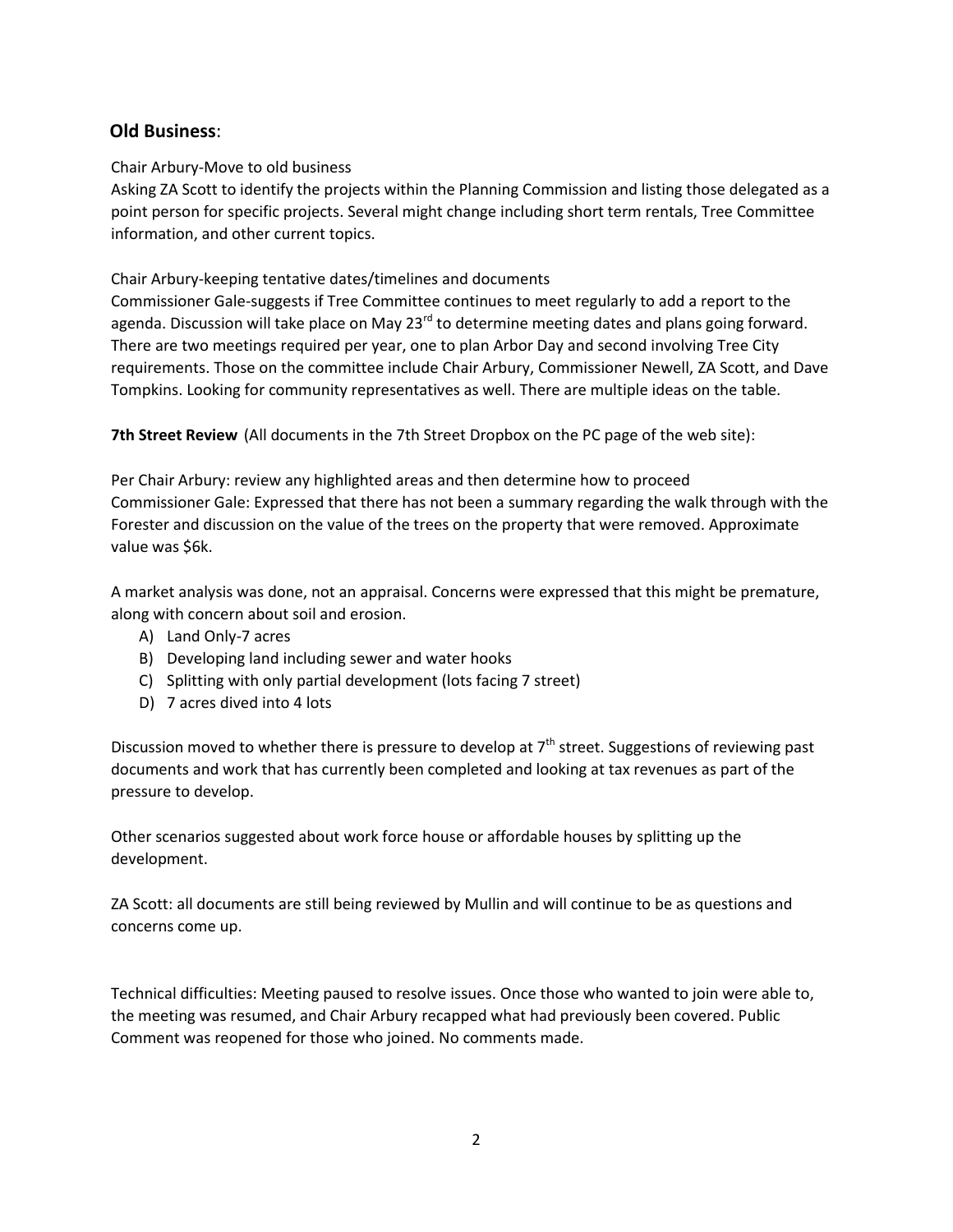# **7 th Street discussion resumed.**

Commissioners agreed that more information is better when proposing plans/ideas for  $7<sup>th</sup>$  street. Chair Arbury and Commissioners emphasize that the Planning Commission is at the point of looking at current ideas and proposals while taking the Master Plan into consideration and public input before presenting to the Village Council for approval.

ZA Scott suggests that using an appraiser who has been contracted by the Village before. ZA Scott will investigate getting an estimate and time frame for appraisal.

Commissioner Cavendish-Would like the opportunity to look at the engineer plan/study but asked the council if it would be appropriate to do so now or after the appraisal information. Consensus was to look at engineer plan/study after the appraisal was done.

ZA Scott- working with the appraiser about back taxes as she had not heard from the County to date. ZA Scott will have the appraiser include a tax information summary along with the appraisals.

Commissioner Gale-Requesting an informal summary of walk through and timber value.

- 1. Identify Restricted building envelope that would preserve forest and vegetation on each of the lots
- 2. Any value if timber is removed for road construction

Discussion about what has been done vs what still needs to be done. Those who have walked the property prior to the proposal of 4 lots was President Wetherbee, DPW Supervisor, and considerations of:

- 1. Private drives to be off  $7<sup>th</sup>$  street to not interfere with traffic on North Shore
- 2. Buffer Zone and setbacks

Chair Arbury re-requested summary on walkthrough. Look at bring in Engineer and Eagle for next meeting.

Commissioners asked if Robin Schmidt had access to the Delineation report. Reported that yes Robin Schmidt does have the report and did have feedback in conversation but no written summary.

Per Chair Arbury, requesting the following three items from ZA Scott for June meeting

- 1. Information for the appraisal and back taxes
- 2. Conservation District-possible summary of what has been done
- 3. Follow up with Robin Schmidt-Eagle

Discussion continued on wetlands and what is allowed, i.e. basements etc

Review of stamped plan to be tabled.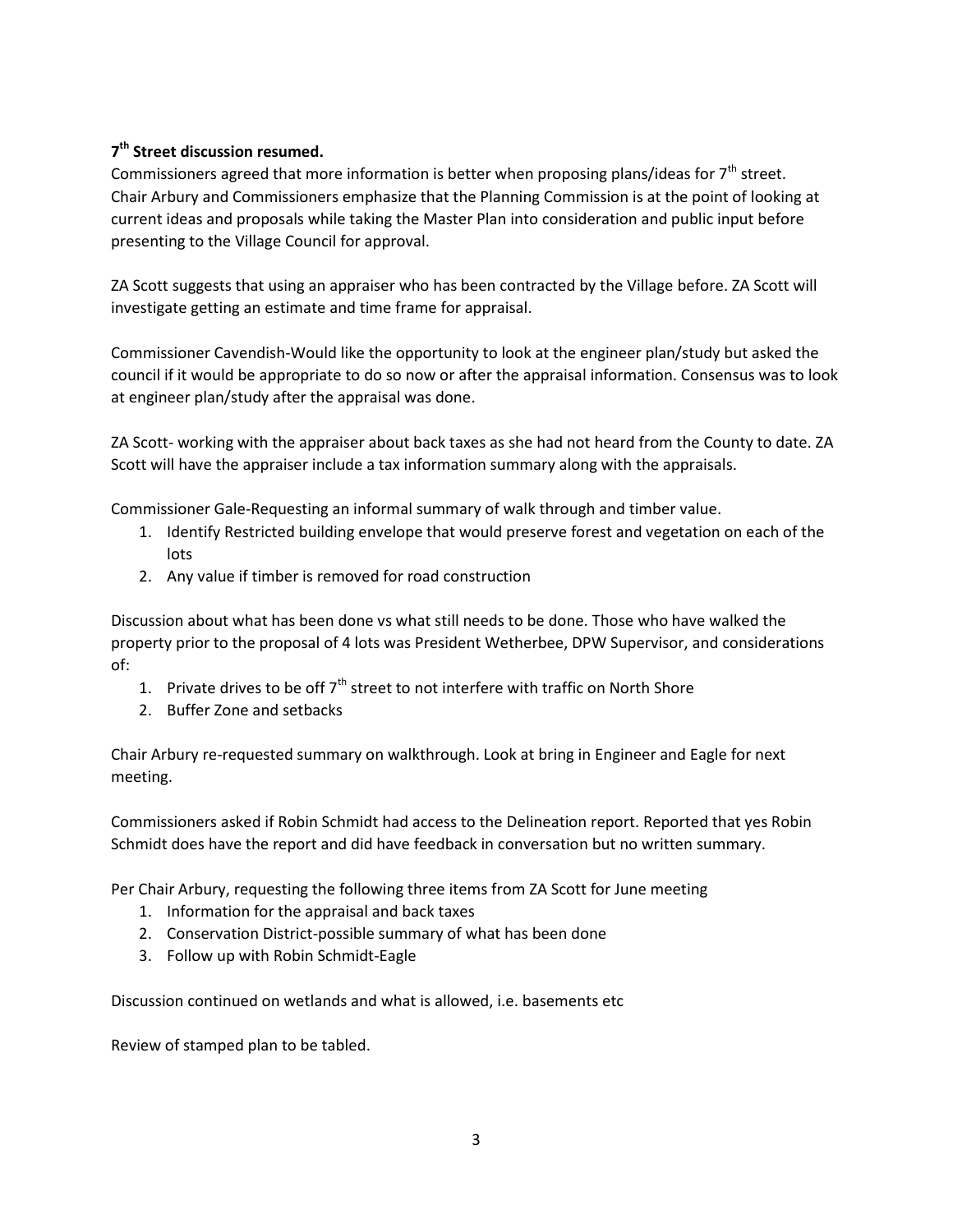Chair Arbury -recommends walking the property with ZA Scott and Chris Holton as an open meeting. No discussion but questions can be direct to ZA Scott and DPW Chris Holton.

Suggested date of May  $24<sup>th</sup>$  at 9 am

### **Ideas for 7th Street**

- 1. Developing 4 lots
- 2. Leave natural no development
- 3. Partial development
- 4. Community Garden
- 5. Park- natural vs developed

Public can make suggestions and submit them to the Village

Survey suggestion to be placed in tax bills for July  $1<sup>st</sup>$  Commissioner Cavendish volunteered to draft a survey to include in tax bills. Making sure we include renters by informing the Public that there are surveys located at the Village. Include a question about Village residency.

Discussion ensued about how to obtain ideas and reaching out to public located within the village.

Public was commenting in Zoom, addressed that these will be covered and allowed during our second public comment.

#### **New Business**

#### **Short Term Rentals**-

Commissioner Wessell is the point person. Current status is looking at where the State Legislation stands and how that will impact the Village moving forward.

Commissioner Wessell summarized the history of Village ordinance on short term rentals starting from 2015. There is a registration requirement, but no fee as of 2015. The Village's Finance Committee became involved in March 2020, looking for a fee schedule. Originally suggested a registration fee of \$25 while current zoning ordinances are being updated. President Wetherbee asked the council to review the current ordinance to be prepared for the April 2020 meeting, large Covid19 gap due to no meetings and awaiting the approval for remote meetings.

During this time the former ZA and Commissioner Gale attended short term rental forum for Networks Northwest. In June 2020, no determinations but to move towards a subcommittee. Subcommittee was revising ordinance by comparing the zoning ordinances and village ordinance. A questionnaire was sent out to gather information with 136 responding. Commissioner Gale did a spreadsheet on the results. Research done by looking at other Village Ordinances and Limitations i.e., Suttons Bay, Elmwood. Glen Arbor does not have a short-term rental ordinance.

Required a yearly registration per amendment. 38 registered with 29 re-registering (27 owners). Several Villages hired a firm to keep track of short term rentals. Empire appointed a committee to review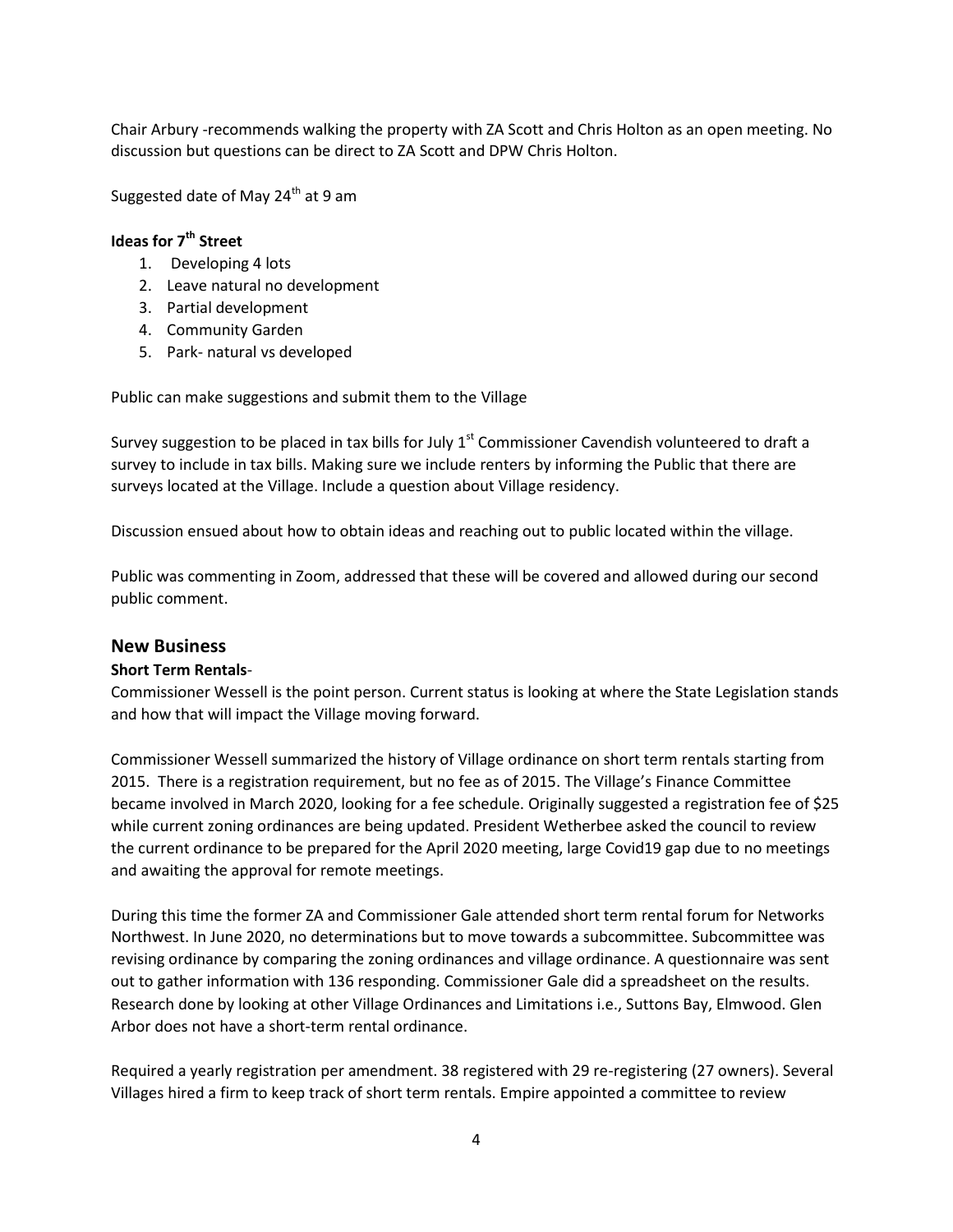applications. Also working with homestead vs non homestead residences. Still working on short term rental applications, Good Neighbor policies, revising ordinances, and following what is happening at the State level.

State of Michigan had a late-night session in October 2021 that limits how local governments can govern short term rentals as regulations have to be equal to all renters. No current comments from the Governor. Passed the House but sitting in the Senate.

ZA Scott-There is a spreadsheet to give base idea on what is current in the Village. Equalization could do this for the Village at no cost.

Two focus questions

1. What are problems are you trying to address with Short Term Rentals? 2 What problems are you trying to prevent?

#### **Motion to extend the meeting until agenda is complete.**

Commission Newell: **motioned** Commissioner Cavendish: **second**

#### **Motion Carried**.

#### **Continuation of Short Term Rentals**

- 1. Addressing local housing market vs short term rentals
- 2. Being Proactive with Short Term Rentals
- 3. Complaints
- 4. Impact on local economy

ZA Scott would deal with the application process and does the enforcement of monetary penalties.

Currently there is a nuisance ordinance within the Township, not the Village. To be proactive with the Good Neighbor Policy.

Discussion ensued about nuisance ordinances and enforcement of these policies. Emphasis on the data needs to be available and review what some of the other Village's ordinances/policies.

Chair Arbury-suggestion to place reminder in the tax bill about registering for short term rentals. Draft to the June meeting for Good Neighbor policy. Commissioner Cavendish- suggested that resources used like Air B&B to check for STR in Village. Required annually but currently no fee for registration but there is a \$200 fine for noncompliance. Discussion continued about how to inform the public within the Village.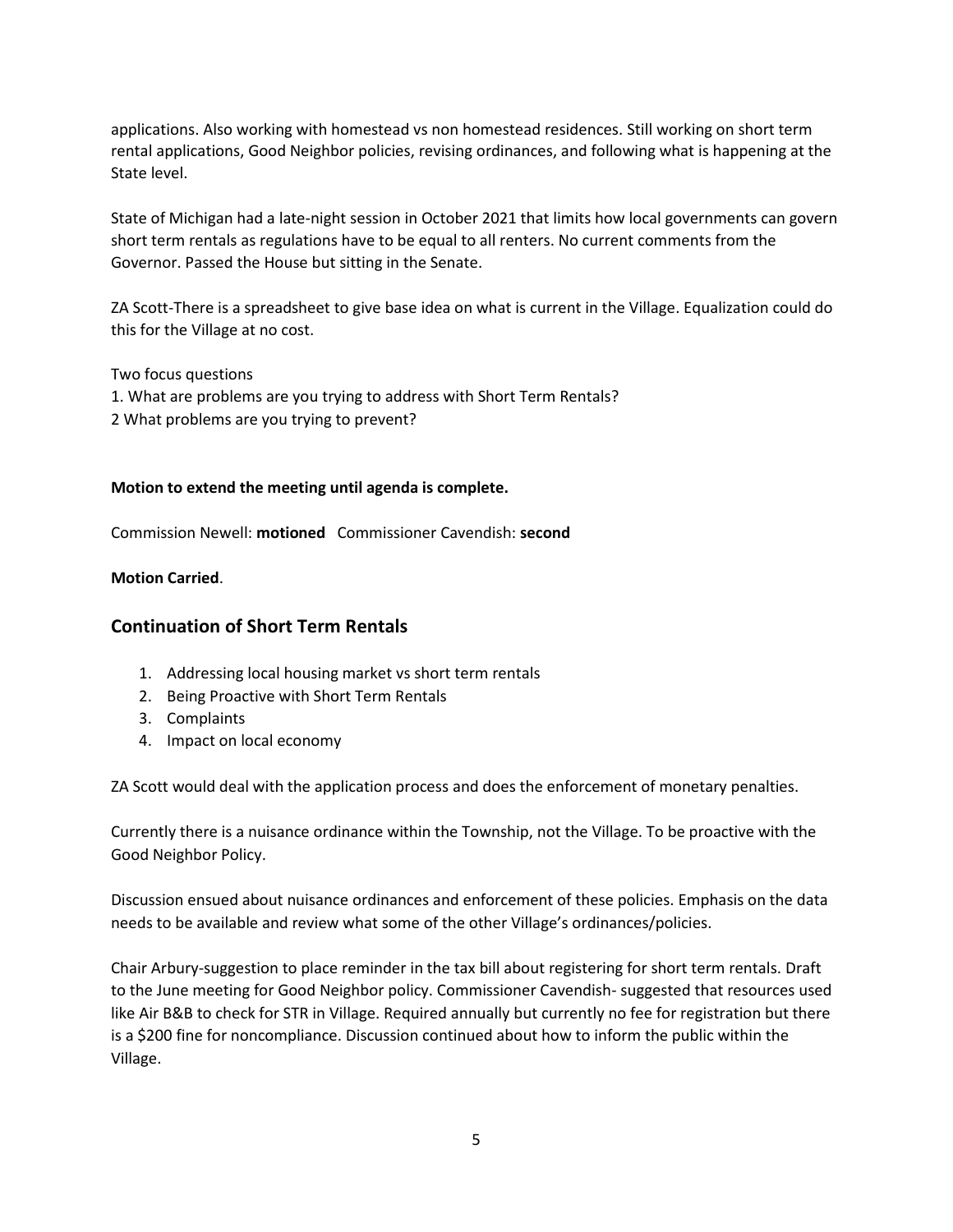Move the Solar/Wind Energy report to work session

# **Zoning Administrator Report**

ZA-Scott attended part 1 of the Accessory Dwelling Units which will aid in the discussion with the work session. This is found on YouTube, Commissioner Newell going to provide links to Commissioners and recommends everyone watch. Traverse City was featured in the video. Discussion on ADU video/summary.

Commissioner Cavendish: Was there further follow up from Mrs. Spitznagel and her planned venture?

ZA-Scott President Wetherbee did speak with Mrs. Spitznagel. ZA Scott did reaffirm process with business owner.

# **Infrastructure Report**

Chair Arbury-Change in the water rates, recommendation to increase base rate from \$30 to \$36. Northport is part of Michigan's Rural Water Association so this will be taken into consideration with any rate changes.

RFP for 4<sup>th</sup> street and Rose for drainage issues, seeking bids. Several members of the Public were present and able to participate. DPW Chris Holton gave a report regarding sidewalk repairs at the post office and farmer's market, supply chain issues.

### **Trustee Report**

Commissioner Gale-Report missing pages on the printed out. Summarized from various committees.

Waterfront Committee-very successful booster program with the anti-geese nesting. Compliments to both the Recording Secretary Murphy and Planning Commission Secretary Cavendish for the thoroughness of the minutes.

Parks & Trails-approved road end signage. Commissioner Cavendish working on maps to be placed around the Village in A-Frame holders to guide visitors to businesses, restrooms, and resources.

### **Public Comment**

**Anne Harper**-Comment summary from Zoom chat. Note recording secretary was monitoring Zoom chat.

Zoom summary- Comment on possible  $7<sup>th</sup>$  street option for multi-family housing/affordable housing. Would hope that the Planning Commission realizes that in some cases there are members of the community that are both Village residents and Township residents so extending the opportunity to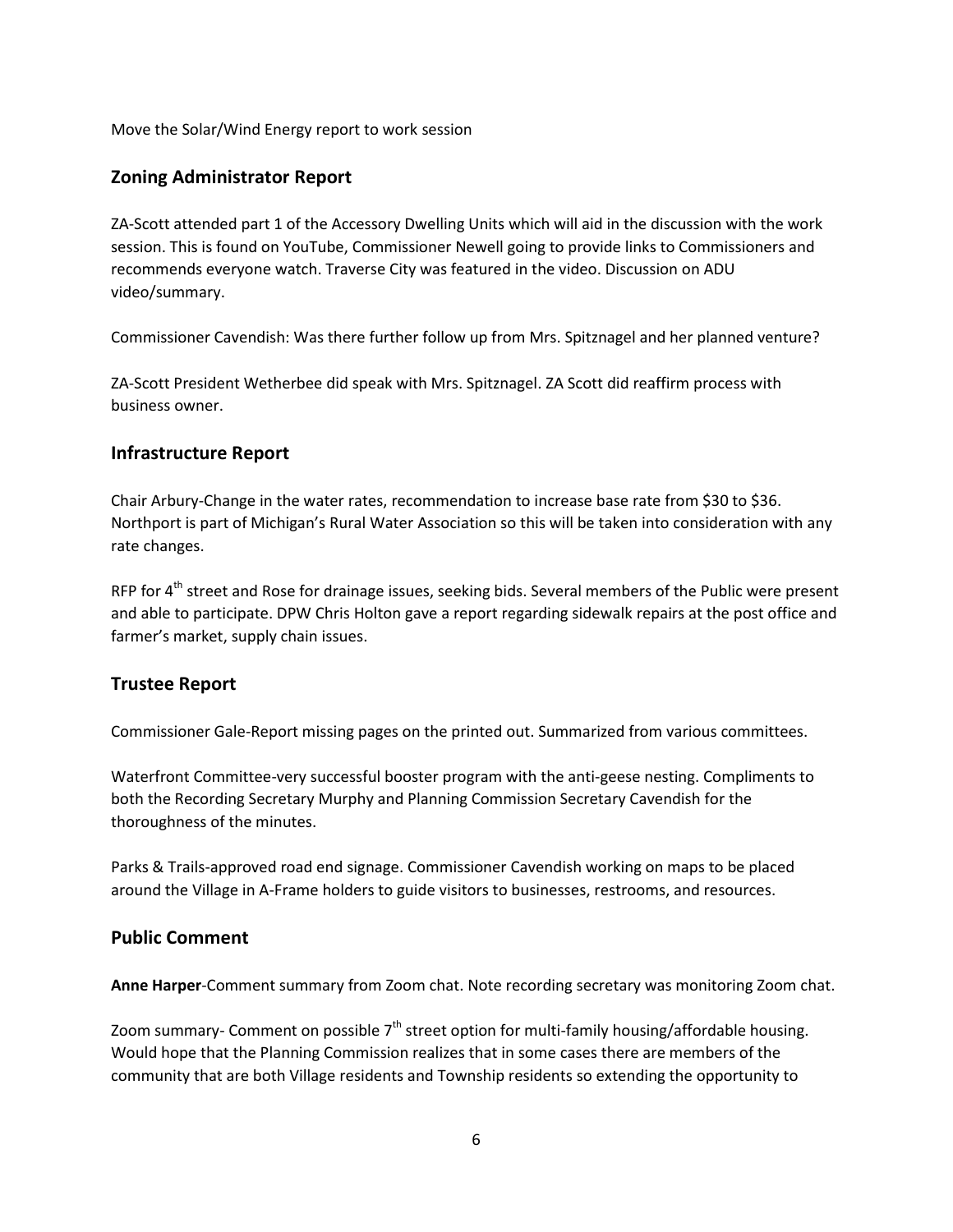collect ideas from outside the Village scope. Would like to see consistency with the Township if a nuisance policy is adopted by the Village but need to consider the cost and time for regulating nuisance orders.

When commentors were allowed to unmute, Ms. Harper mentioned the above summary and talked about the Good Neighbor Policy that Township has, and that the Village could reference it. Suggested that the term "questionnaire" be used over "survey" as survey can imply that it will be up for vote.

**Joanne Swanson**-Thanked the Planning Commission for thoroughness of reports and conversations during the meetings. Recommends that the Public is involved "earlier rather than later." Still has concern on water drainage if  $7<sup>th</sup>$  street is developed and the impact on neighboring properties.

**Campbell McCloud-** Thanked the Commission for lengthy discussions, full discussion, thanked Commissioner Wessell for the STR summary, and Commissioner Cavendish for the future signage in the village. Feels that there is a heavy emphasis on building and developing despite the EPA and Wetland findings. Need to consider the cost, environmental factors, and feasibility. What do the long-term plans look like vs short term planning? Consider the wetlands, buffer zones, and setbacks. Surprised that Planning Commission has not planned a walk through prior to this. Hoping that a process is founded and followed.

#### **Commissioner Comments**

**Commissioner Wessell-**Thanked Commissioner Cavendish for working on the signage

**Commissioner Newell**-Thank you to our ZA Scott for providing links to the ADUs. Highly recommend watching the ADU videos prior to work sessions.

**Commissioner Woomer**-Would like to watch ADU as a group and being able to have discussions.

**Commissioner Cavendish-Still would like to see a rubric for the 7<sup>th</sup> street ideas.** 

**Commissioner Gale**-Thank you to Anne Harper for distinguishing between questionnaire and survey. Also that the Village has taken into account the Good Neighbor Policy that the Township has.

Chair Arbury-We have walked the 7<sup>th</sup> street site but not as a group. That we have multiple ideas on the table for  $7<sup>th</sup>$  street including doing "nothing." Thank you to our team for the hard work and being awesome.

Commissioner Newell **motioned to end meeting**

Commissioner Wessell **seconded the motion**

**Motioned**: Carried